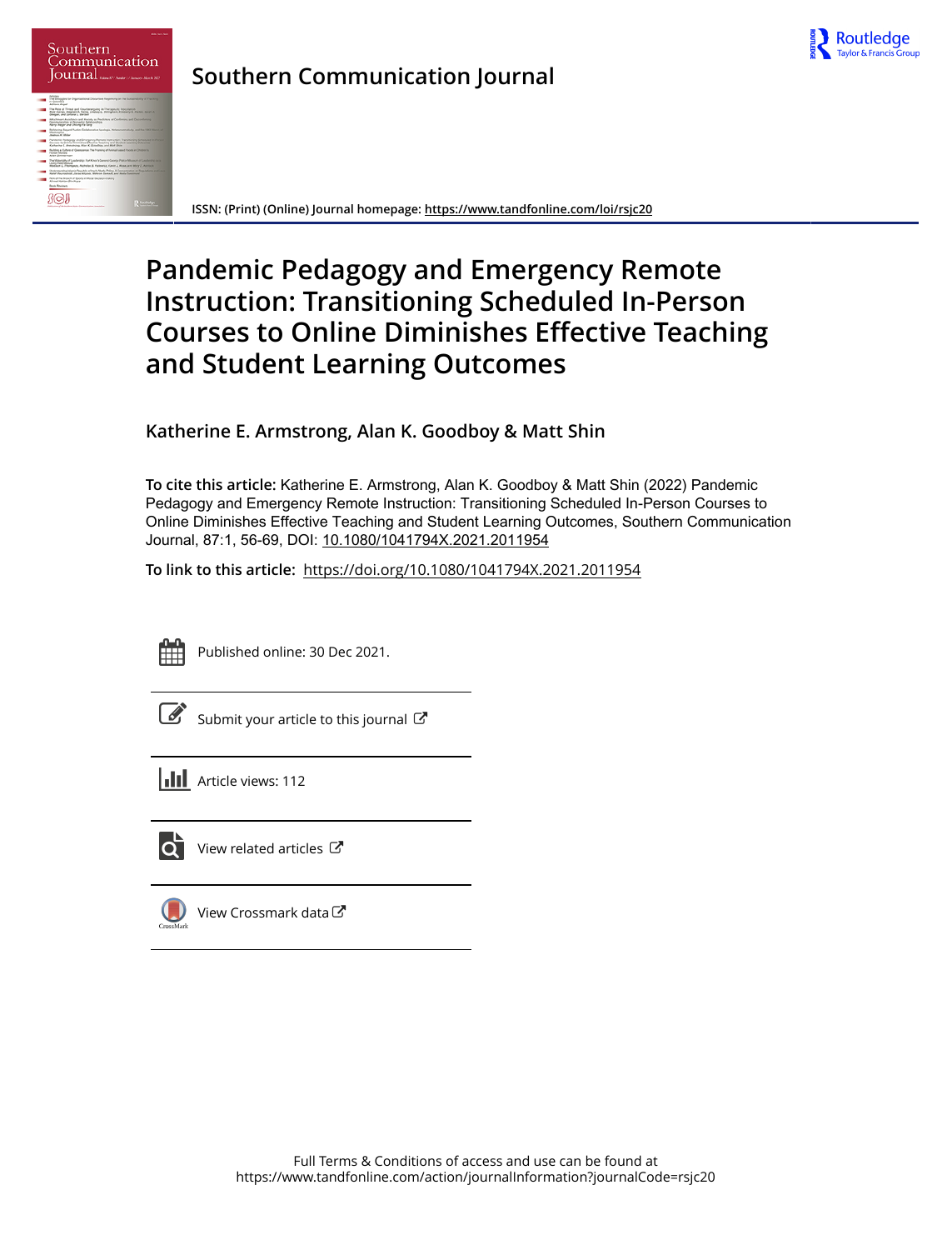Routledge Taylor & Francis Group

Check for updates

# **Pandemic Pedagogy and Emergency Remote Instruction: Transitioning Scheduled In-Person Courses to Online Diminishes Effective Teaching and Student Learning Outcomes**

Katherine E. Armstrong, Alan K. Goodboy, and Matt Shin

Department of Communication Studies, West Virginia University, Morgantown, West Virginia, USA

#### **ABSTRACT**

Conducted during a semester of remote emergency instruction due to the COVID-19 pandemic, this study examined the effects of rapidly switching an originally scheduled in-person course to an online course offering (after the course had already started in-person) on effective teaching behaviors and student learning outcomes. Results from 163 undergraduate students, who completed survey assessments about their course that was both in-person and then later online, indicated that switching the course modality diminished their learning opportunities by decreasing performance efficacy in the course, sustained attention to instruction, motivation to process the course material, and affect for the course content. Moreover, results indicated that students received less teacher confirmation after the switch, which in turn, produced a decline in learning outcomes. However, students higher in effort regulation were not affected as much by the rapid change in course modality. These findings offer pedagogical implications for emergency remote instruction when originally scheduled face-to-face courses no longer meet in person.

#### **KEYWORDS**

Teacher confirmation; effective teaching; online teaching; pandemic teaching; student learning

<span id="page-1-6"></span><span id="page-1-2"></span><span id="page-1-0"></span>During the 2020–2021 academic year, the COVID-19 pandemic created unique obstacles for students who were required to attend courses with remote emergency instruction and rapidly adjust to new ways of learning (Adedoyin & Soykan, [2020\)](#page-12-0). Pokhrel and Chhetri [\(2021\)](#page-13-0) noted that the pandemic "created the largest disruption of education systems in human history, affecting nearly 1.6 billion learners in more than 200 countries" (p. 133). The closures of campuses and implementation of lockdown measures forced students who were attending traditional face-to-face college courses to suddenly switch from in-person to online instruction. This sudden switch left educators unaccustomed to (and potentially unprepared for) emergency remote instruction, which differs from conventional online teaching (Trust & Whalen, [2020](#page-14-0)), bringing to light new challenges for both teaching and learning (Lowenthal et al., [2020\)](#page-13-1). As the COVID-19 pandemic created new institutional challenges, college students were forced to adapt quickly to new instructional methods (Morreale et al., [2021\)](#page-13-2) they may not have been comfortable or competent in using (Arnett, [2020](#page-12-1)). Students also faced the added anxiety associated with changes to their living environments (e.g., returning home, being quarantined) including struggles with adapting to synchronous and asynchronous online learning and a potential lack of resources to complete their online courses in their disrupted living and learning environments (Schwartzman, [2020](#page-13-3)). There is evidence that campus restrictions and shutdowns caused by the COVID-19 pandemic have jeopardized students' learning (Mahdy ([2020](#page-13-4) ([2020\)](#page-13-4). For example, students reported that the use of Zoom during emergency remote instruction lowered the quality

<span id="page-1-5"></span><span id="page-1-4"></span><span id="page-1-3"></span><span id="page-1-1"></span>**CONTACT** Katherine E. Armstrong West Virginia University, **a** ka00008@mix.wvu.edu 108 Armstrong Hall, P.O. Box 6293, Morgantown, WV 26506-6293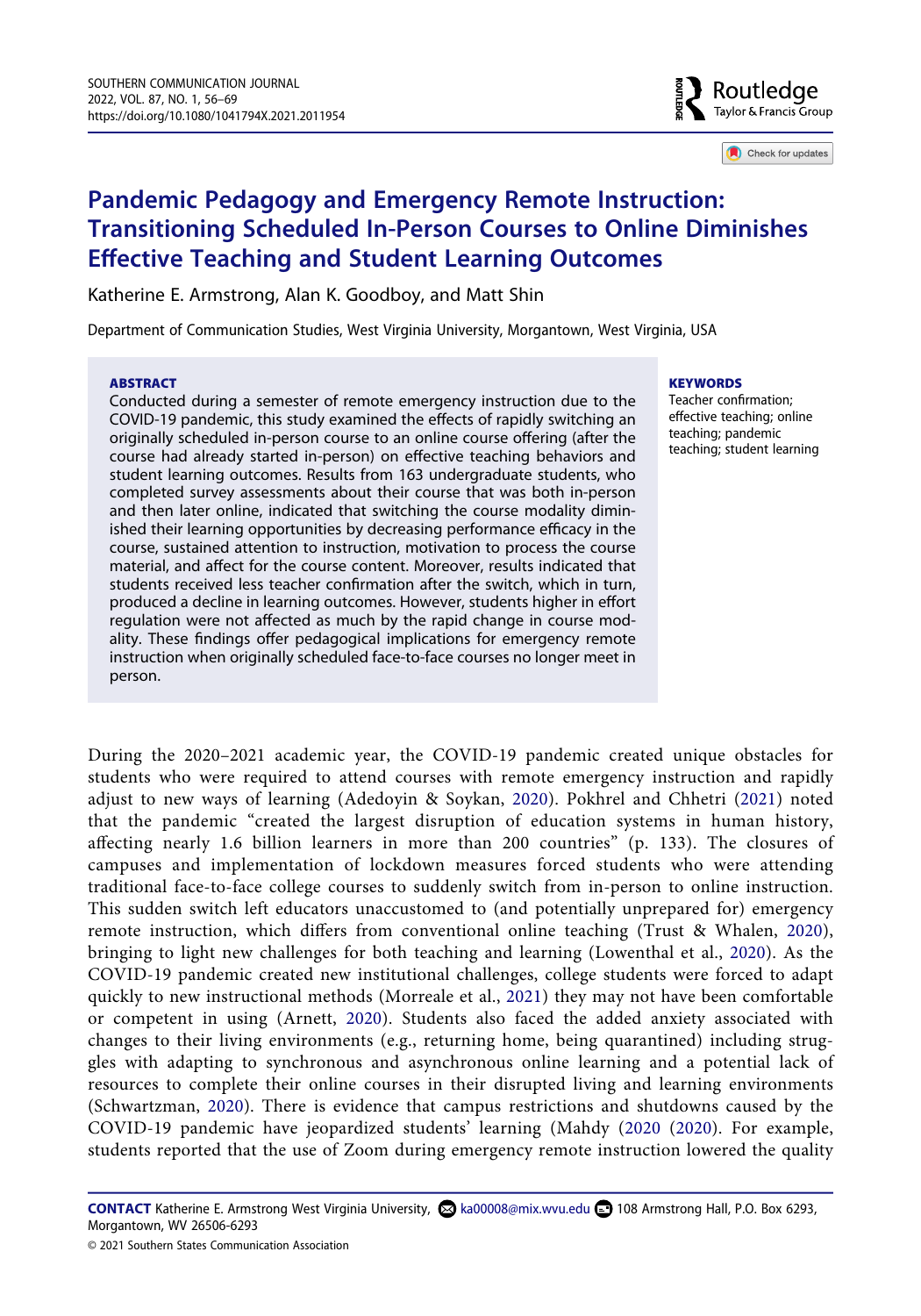<span id="page-2-8"></span><span id="page-2-7"></span>of their education and negatively impacted their ability to learn the class content (Serhan, [2020\)](#page-14-1) and that they struggled to keep up with their work when their classes transitioned online (Ramlo, [2021\)](#page-13-5). Given the teaching and learning challenges due to the rapid switch to remote emergency instruction, the purpose of our study was to assess how the switch from traditional face-to-face instruction to online instruction impacted teaching and learning outcomes. Moreover, we sought to determine if effort-regulated students were less impacted by the transition to remote emergency instruction.

<span id="page-2-10"></span><span id="page-2-2"></span>The switch from face-to-face to online instruction caused by the COVID-19 pandemic could have potentially deleterious effects on student learning outcome for several reasons including technological issues (Arnett, [2020\)](#page-12-1), higher levels of stress and difficulty staying motivated in their courses (Day et al., [2020\)](#page-12-2), and increased distractions in the learning environment (Gillis & Krull, [2020](#page-13-6)). Westwick and Morreale [\(2021\)](#page-14-2) noted that universities were unprepared for rapid remote teaching transitions, stating that "we need to understand why the rapid shift to online teaching was disquieting for faculty and students alike" and "the rush to entirely online and remote teaching and learning are useful cases in point for considering challenges and opportunities for individual members of the communication professoriate" (pp. 219–220). Thus, amid the pandemic, we sought to assess students' perspectives of their transitioned courses for those were involved in a natural within-subjects experiment; that is, students who attended a college course in-person at the beginning of the Fall 2020 semester but were then asked to abruptly pivot to emergency remote instruction in the same course weeks after starting it. We were interested in determining if students' learning outcomes may have been impacted by the switch to remote instruction, including detriments to their performance efficacy (beliefs they are able to succeed at their academic tasks in the course; Pintrich & de Groot, [1990\)](#page-13-7), sustained attention (their ability to maintain their attention throughout class sessions; Ko et al., [2017\)](#page-13-8), motivation to process course content (their desire to deeply think about course content; Bolkan et al., [2016\)](#page-12-3), and student affect for the course content (their positive feelings toward the material they were learning; McCroskey, [1994](#page-13-9)).

<span id="page-2-9"></span><span id="page-2-6"></span><span id="page-2-5"></span><span id="page-2-4"></span><span id="page-2-3"></span><span id="page-2-1"></span>These learning outcomes were selected because students' abilities to place their attention on completing tasks (Steinmayr et al., [2010](#page-14-3)), their desire to process instructional material and enjoy their courses (Bolkan et al., [2016](#page-12-3)), along with their beliefs that they can succeed in their course (Pintrich & de Groot, [1990\)](#page-13-7), are central to their academic success in online environments (Joo et al., [2013\)](#page-13-10). During the first round of emergency remote instruction in Spring 2020, students paid less attention and enjoyed courses less after the transition online (Garris & Fleck, [2020\)](#page-12-4). Students also reported declines in self-efficacy for online skills during this period, including the ability to be successful in courses (Aguilera-Hermida, [2020\)](#page-12-5) and struggled with motivation (Aboagye et al., [2020\)](#page-12-6) as the result of the quick transition online. Because emergency remote instruction was a disruption to students' enrollment in originally scheduled traditional FtF courses (Pokhrel & Chhetri, [2021](#page-13-0)), we anticipated declines in learning outcomes impacted by the course modality transition and offer our first hypothesis:

<span id="page-2-0"></span>H1a: Students' performance efficacy will decline after transitioning a course from face-to-face to online instruction.

H1b: Students' sustained attention will decline after transitioning a course from face-to-face to online instruction.

H1c: Students' motivation to process material will decline after transitioning a course from face-toface to online instruction.

H1d: Students' affect for their courses will decline after transitioning a course from face-to-face to online instruction.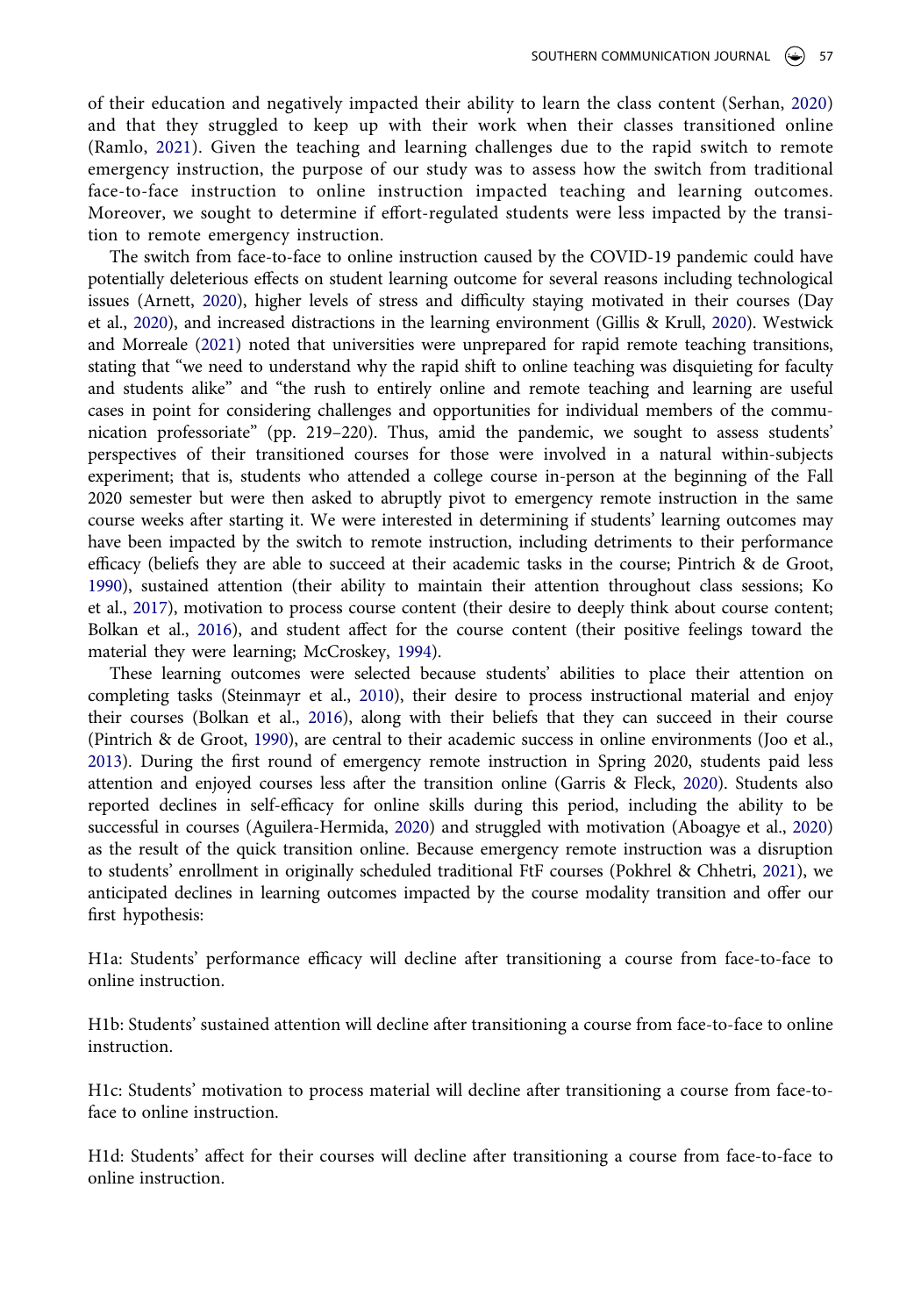58  $(\Leftrightarrow)$  K. ARMSTRONG ET AL.

#### **Student's Effort Regulation**

<span id="page-3-8"></span><span id="page-3-7"></span><span id="page-3-2"></span>However, we reasoned that not all students might have experienced learning detriments from the sudden transition, especially those students who are able to self-regulate their learning. Effort regulation, which refers to students' ability to maintain their focus on academic tasks in the face of difficulties or distractions (Pintrich et al., [1991](#page-13-11)), might moderate the effect of course modality transition on student learning outcomes. Effort regulated students may feel more efficacious about their learning, manage their time better, and utilize more cognitive strategies for learning (Credé & Phillips, [2011](#page-12-7)). These students are able to stay committed to their academic goals because they have the ability to focus on their studies rather than succumb to outside distractions (Sen, [2016](#page-14-4)). Because effort regulated students are more committed to achieving their academic goals and persist when confronted with online academic challenges (Broadbent & Poon, [2015](#page-12-8)), we expected that when students experienced a shift from face-to-face to online instruction, the reduction in learning outcomes may have been buffered by their ability and maintain their efforts toward their class-related tasks and goals. That is, students who have more self-control are able to stay on task despite challenges that may arise (Davisson & Hoyle, [2017](#page-12-9)), while students who have less self-control over their learning may struggle to keep up with their coursework during the switch. Therefore, we proposed a research question to explore the role of students' effort regulation as a moderator of their learning outcome detriments:

<span id="page-3-3"></span><span id="page-3-0"></span>RQ: Are potential declines in students' learning outcomes due to the transition from face-to-face to online instruction less pronounced for students higher in effort regulation?

#### *Teacher Confirmation*

Student learning outcomes might also be affected by the transition from in-person to remote teaching because of changes in instructors' effective teaching behaviors due to the challenges of a rapid switch in teaching modality. We argue that teacher confirmation, the ongoing process through which instructors communicate to students that they are valuable individuals (Ellis, [2000\)](#page-12-10), might be a difficult teaching behavior to adapt from traditional FtF contexts to remote classrooms – especially when instructors are given little time to prepare – thereby diminishing student learning outcomes. Confirmation theorists have stressed the fundamental importance of confirmation in constructing one's identity, suggesting that every individual has an innate desire to be confirmed (Buber, [1957](#page-12-11)) and that confirmation is the "greatest single factor ensuring mental development and stability" (Watzlawick et al., [1967,](#page-14-5) p. 84). Given its significance, it is unsurprising that in classroom contexts, teacher confirmation has the potential to promote students' affect, motivation, satisfaction, and participation (Goodboy & Myers, [2008\)](#page-13-12).

<span id="page-3-9"></span><span id="page-3-5"></span><span id="page-3-4"></span><span id="page-3-1"></span>Teachers communicate confirmation through acts such as responding to students' questions (e.g., being available for questions before and after class), demonstrating interest in students' learning (e.g., smiling and nodding at students during lectures), and using an interactive teaching style (e.g., incorporating activities to complement lecture material; Ellis, [2000](#page-12-10)). In online environments, teachers might additionally demonstrate interest and confirm students as significant individuals through acts that show empathy and care. For instance, students' most memorable messages they received from their instructors during remote instruction included when instructors checked on their mental health, provided reassurances, and attempted to comfort students (Kaufmann et al., [2021\)](#page-13-13). Instructors might send simple e-mails or make a quick statement before or after class to acknowledge the state of the pandemic and remind students that they could reach out to them at any time, potentially boosting students' motivation and morale (Kaufmann et al., [2021\)](#page-13-13).

<span id="page-3-6"></span>Some confirming teaching behaviors may be more difficult to communicate in remote classrooms – especially when an instructor is not prepared for a sudden change in teaching modality. For instance, nonverbal behaviors such as making eye contact and nodding to demonstrate listening may be difficult to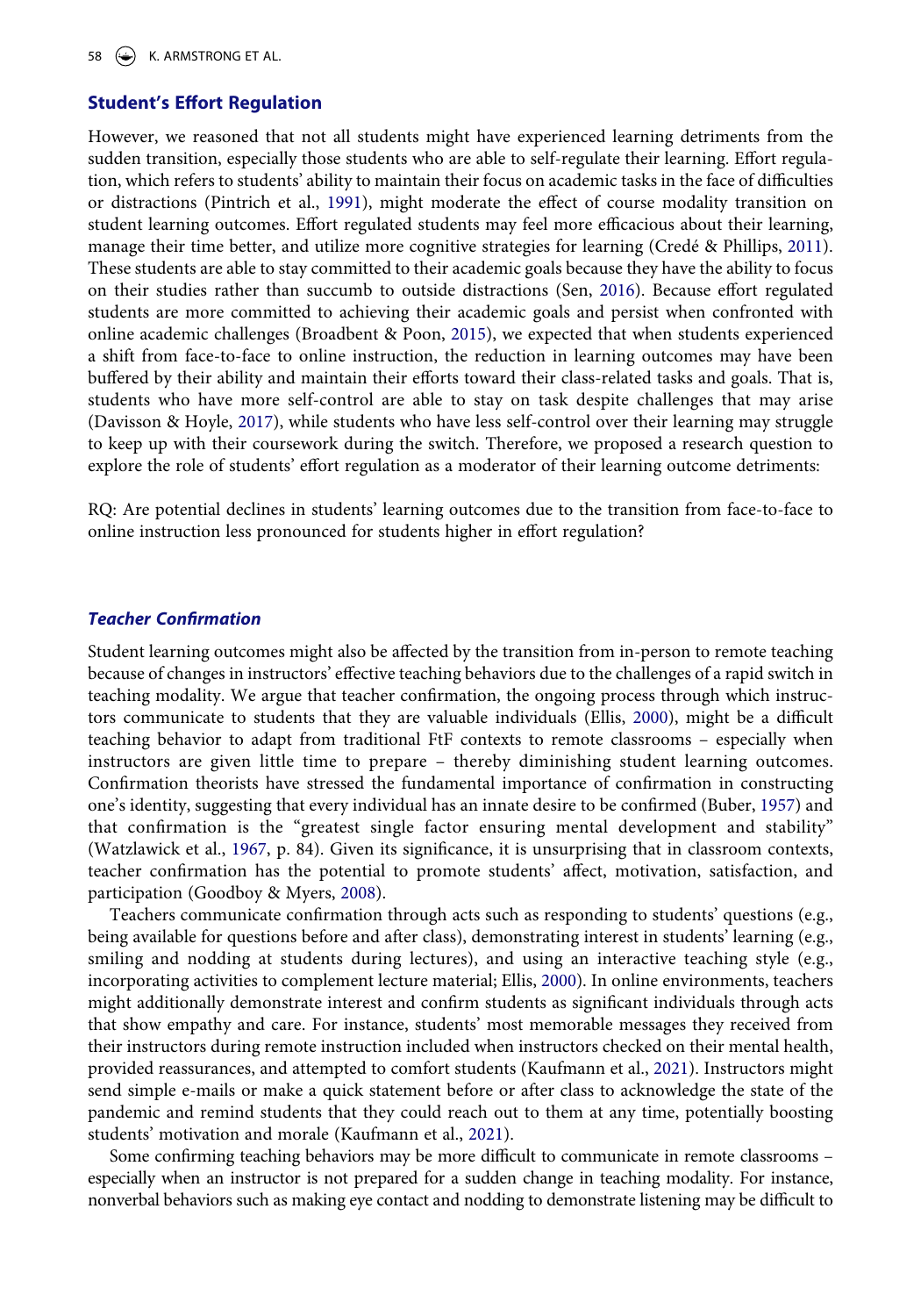communicate or nonapparent through unfamiliar interfaces. In addition, some interactive techniques may not be performed as well in virtual environments. Students may not be readily by their computers to participate in in-class exercises or instructors may not have had adequate time during an emergency transition to adapt course activities from a FtF to a remote format (Adedoyin & Soykan, [2020\)](#page-12-0), therefore lacking efficacy in administering these activities through a teleconferencing platform. Lastly, instructors may not readily recognize when students have questions in an online modality format. While managing the class in a new format, it may be difficult to notice raised hands or pending messages in the chatroom thereby making it difficult to respond to students' questions. As a consequence of no longer meeting students in person, declines in teacher confirmation should predict declines in student learning outcomes because instructors may not be able to easily communicate confirming teaching behaviors that students may be accustomed to and are regularly offered in FtFcourses. Therefore, we predicted that teacher confirmation will decrease from the same instructor as courses switch to online, and that these decreases, in turn, should predict declines in student learning outcomes (i.e., within-subjects mediation):

H2: Students will receive less teacher confirmation in a course after the transitions from face-to-face to online instruction.

H3: The transition from face-to-face to online instruction will reduce opportunities for teacher confirmation, which in turn, will predict declines in student learning outcomes.

#### **Method**

#### *Participants and procedures*

After obtaining approval from the institutional review board, 163 undergraduate students were recruited from communication studies courses at a large university to participate in this study. Students received minimal extra credit for their participation. Participants reported on a course that met in-person, either a FtF course which met at least once a week (*n* = 83) or a hybrid course (*n* = 80) which met both FtF and online each week. Two weeks into the fall semester, as COVID infections increased on campus, students rapidly transitioned from the in-person course to a remote online classroom format for two weeks. Thus, eligible students for the study must have been enrolled in a class that met FtF at least once a week before the shift to online instruction. Participants were recruited from communication courses through FtF announcements and posts on the department's bulletin board and website, however participants were able to report on any course they were enrolled in that met FtF, regardless of academic discipline. As a result, participants reported on 67 different courses, including communication, biology, chemistry, and foreign language courses, among others. An online questionnaire with repeated measures was administered to assess student learning outcomes during the two weeks of FtF instruction and two weeks of remote online instruction. The average age of participants was 19.61 years (*SD =* 2.07). One hundred and thirty students identified as white, 10 as Middle Eastern, seven as Hispanic, six as African American, three as Asian, three as mixed race, and four as other. When courses moved to fully online, they were taught using synchronous online lectures (*n* = 93), synchronous online discussions (*n* = 80), asynchronous prerecorded lectures (*n* = 78), narrated slides (*n* = 79), breakout groups (*n* = 33), discussion forums ( $n = 43$ ), online assignments ( $n = 145$ ), online exams ( $n = 125$ ), online polling features ( $n = 43$ ), teaching games ( $n = 13$ ), and digital whiteboards ( $n = 7$ ).

#### *Instrumentation*

<span id="page-4-0"></span>Composite reliability (*ω*) was calculated using maximum likelihood estimation for all measures using the OMEGA macro (Hayes & Coutts, [2020\)](#page-13-14). Teacher confirmation was measured using Ellis's [\(2000\)](#page-12-10) teacher confirmation scale. Five items measured *response to questions* (e.g., "took time to answer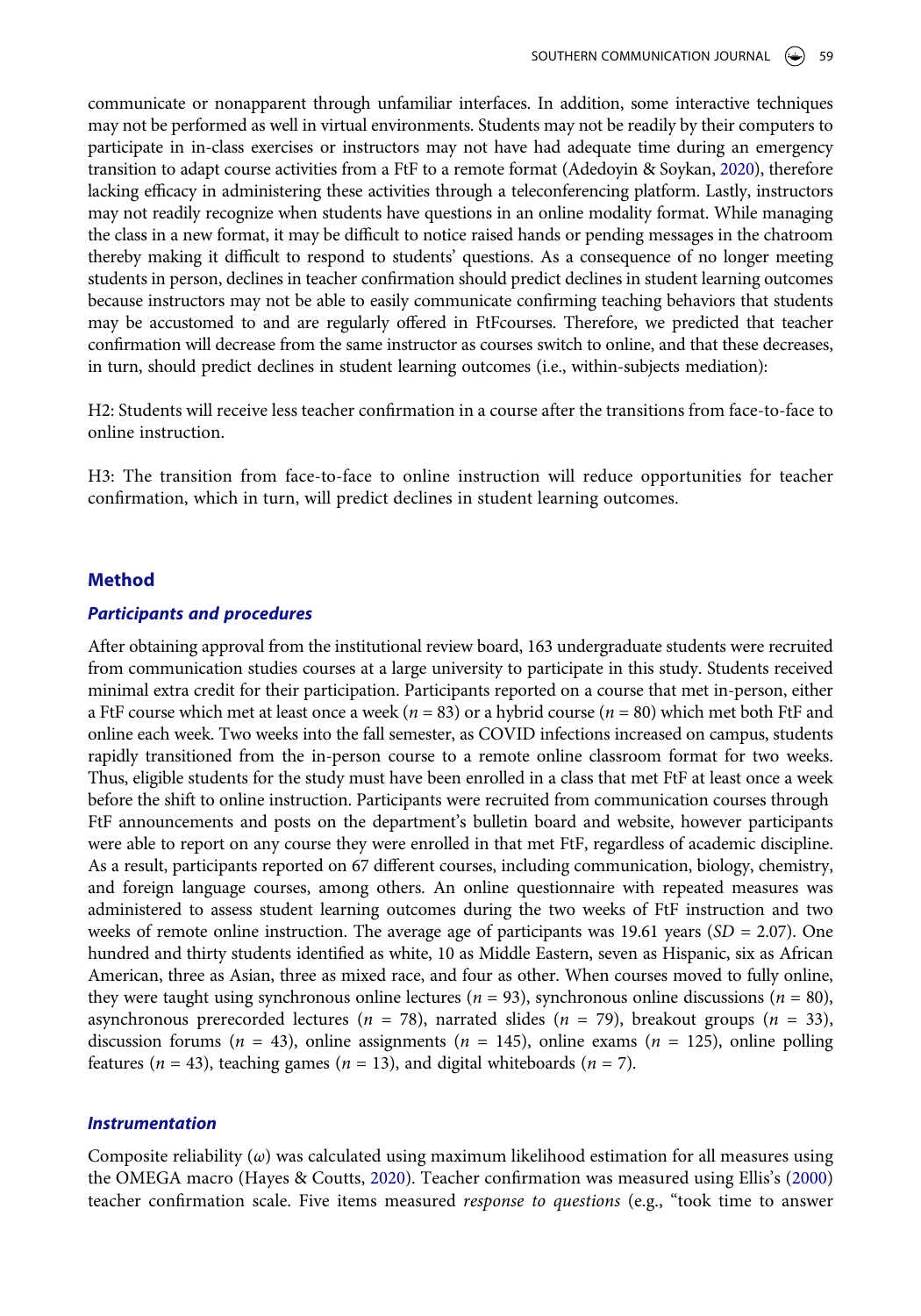students' questions fully"), six items measured *demonstrated interest* (e.g., "made an effort to get to know students"), and five items measured *teaching style* (e.g., "used an interactive teaching style"). Responses ranged from (1) *strongly disagree* to (5) *strongly agree*. Coefficient *ω* for response to questions was .876 for the FtF measure and .908 for the online measure. Coefficient *ω* for demonstrated interest was .842 for the FtF measure and .909 for the online measure. Coefficient *ω* for teaching style was .804 for the FtF measure and .874 for the online measure.

Effort regulation was measured using the 4-item effort regulation subscale from the Motivated Strategies for Learning Questionnaire (MSLQ; Pintrich et al., [1991\)](#page-13-11). An example item from this measure is, "I work hard to do well in this class even if I don't like what we are doing." Responses ranged from (1) *not at all true of me* to (7) *very true of me*. Effort regulation was only measured at one time during the study as a time-invariant moderator with a coefficient *ω* of .680.

Performance efficacy was measured using the 8-item self-efficacy for learning and performance subscale from the MSLQ (Pintrich et al., [1991](#page-13-11)). An example item from this measure is "I believed I would receive an excellent grade in this class." Responses ranged from (1) *not at all true of me* to (7) *very true of me*. Coefficient *ω* was .945 for the FtF measure and .972 for the online measure.

<span id="page-5-3"></span>Four items were taken from an instrument used by Wei et al. ([2012\)](#page-14-6) to measure sustained attention. An example item from this measure is "I paid full attention to the lecture during class." Responses ranged from (1) *not at all true of me* to (7) *very true of me*. Coefficient *ω* was .768 for the FtF measure and .843 for the online measure.

Four items were taken from an instrument used by Bolkan et al. [\(2016](#page-12-3)) to measure students' motivation to deeply process course material. An example item from this measure is "I was motivated to think deeply about what was being taught in this class." Responses ranged from (1) *not at all true of me* to (7) *very true of me*. Coefficient *ω* was .920 for the FtF measure and .957 for the online measure.

Students' affect for course content was measured using four items from McCroskey's [\(1994\)](#page-13-9) instructional affect assessment instrument. Each item was measured using a 7-point semantic differential scale using the anchors: good/bad, worthless/valuable, fair/unfair, and negative/positive. Coefficient *ω* was .927 for the FtF measure and .943 for the online measure.

#### **Results**

<span id="page-5-1"></span>Paired samples t-tests were used to compare dependent means of repeated measures for learning outcomes (H1) and teacher confirmation dimensions (H2) within FtF vs online delivery modalities of the same course. To answer the RQ, MEMORE version 3.4.1 (Montoya & Hayes, [2017\)](#page-13-15) was used to test two-instance repeated measures moderation (Montoya, [2019](#page-13-16)) of learning outcome decreases from FtF to online instruction transitions, moderated by students' effort regulation. To test H3, a withinsubjects parallel multiple mediation model (Judd et al., [2001](#page-13-17)) was estimated using MEMORE to test the indirect effect of the FtF to online teaching switch on learning outcome declines through reductions in teacher confirmation. Bootstrapping was used to generate 95% confidence intervals for indirect effects using 5,000 bias-corrected bootstrap samples.

<span id="page-5-0"></span>Hypothesis one predicted that students' learning outcomes in the same course would decline when an originally scheduled FtF course switched to online instruction. Paired samples *t-*tests indicated that on an average, switching from an originally scheduled FtF course to an online course delivery decreased students' performance efficacy (*t =* 5.519, *d* = .438), sustained attention (*t =* 7.004, *d*  = .558), motivation to process (*t =* 6.563, *d* = .510), and affect for content (*t =* 7.164, *d* = .572). Full statistical reporting of the repeated measures for learning outcomes are displayed in [Table 1.](#page-6-0)

<span id="page-5-2"></span>The research question inquired if decreases in student learning outcomes from the FtF to online course transition would be moderated by students' effort regulation. That is, we sought to determine if learning outcomes would be less compromised by the online transition for students who are higher in self-control regarding their academic endeavors. To answer the RQ, we employed two-instance moderation analysis for repeated measures (Montoya, [2019](#page-13-16)) and tested for conditional effects of learning outcome differences from FtF to online course transitions. Using procedures described by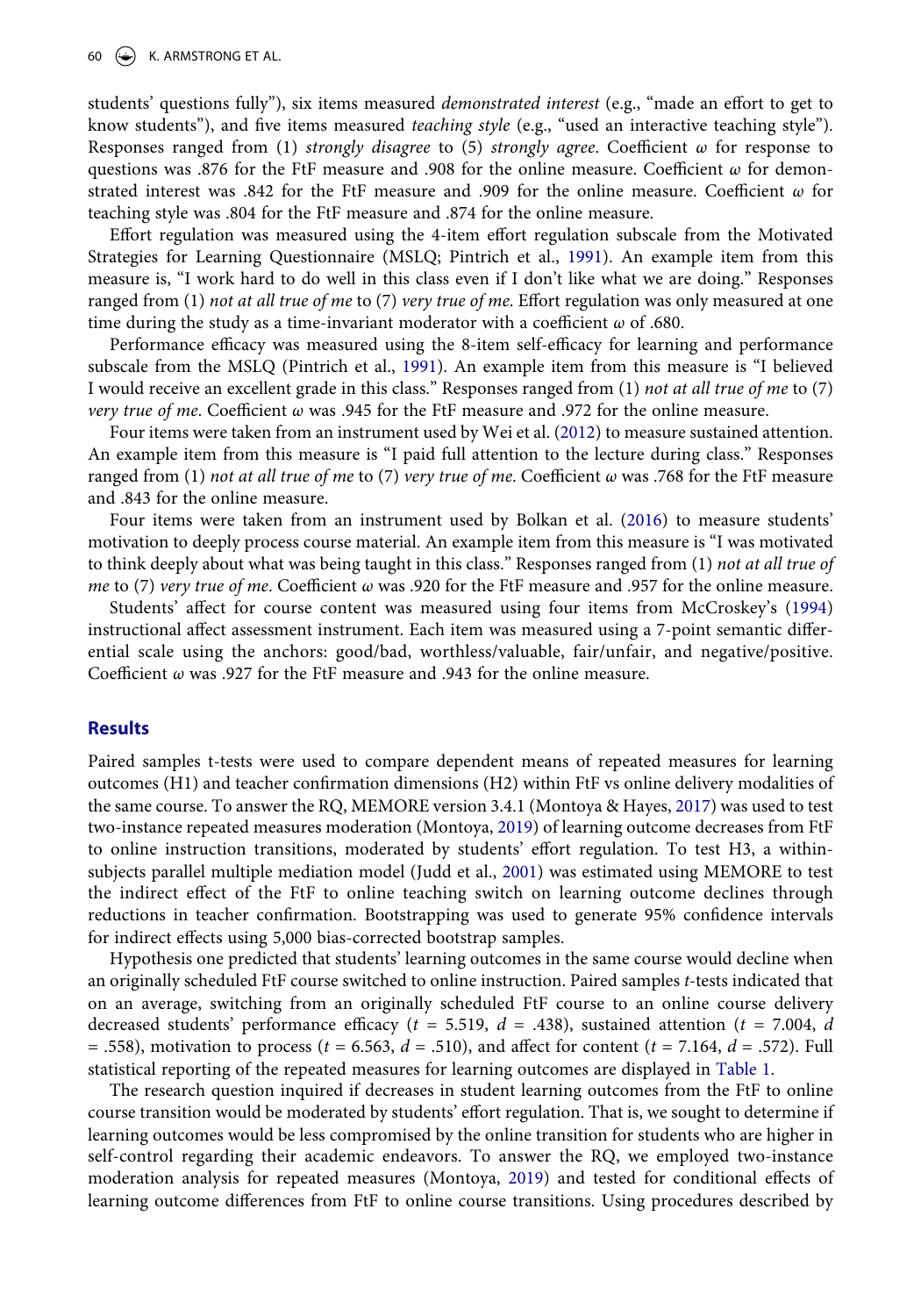| Variable                     | FtF   |       | Online |       |      |          |     |      |
|------------------------------|-------|-------|--------|-------|------|----------|-----|------|
|                              | М     | SD    | М      | SD    |      |          | df  |      |
| Performance Efficacy         | 5.859 | 1.031 | 5.432  | 1.379 | .708 | $5.519*$ | 158 | .438 |
| Attention                    | 5.078 | 1.195 | 4.245  | 1.366 | .326 | $7.004*$ | 157 | .558 |
| <b>Motivation to Process</b> | 5.418 | 1.222 | 4.676  | 1.619 | .520 | $6.563*$ | 160 | .510 |
| Affect for Content           | 6.003 | 1.167 | 5.194  | 1.634 | .532 | $7.164*$ | 156 | .572 |

<span id="page-6-0"></span>**Table 1.** Paired samples differences of learning outcomes.

All paired samples correlations and *t* tests are significant at *p* < .05.

Montoya [\(2019\)](#page-13-16), we regressed the difference of student learning outcome declines  $(Y_2 - Y_1 = Y_D)$  onto effort regulation (*W*) to determine if the relationships between course modality (FtF to online) and learning outcomes differences were dependent upon students' effort regulation. If the slopes for effort regulation are significant in these within-subject moderation models, we can conclude that there is an interaction between the moderator (effort regulation) and course delivery (FtF transitioning to online). Effort regulation moderated declines (from FtF to online delivery) in performance efficacy,  $F(1, 157) = 9.930$ ,  $p = .002$ ,  $R^2 = .059$ ; and affect toward the course content,  $F(1, 155) = 4.392$ ,  $p = .038$ , *R*<sup>2</sup> = .028; but did not moderate declines in sustained attention,  $F(1, 156) = .762$ ,  $p = .384$ ,  $R^2 = .005$ ; nor motivation to process, although it approached statistical significance, *F*(1, 159) = 3.678, *p* = .057,  $R^2 = .023$ .

After detecting moderation for declines in performance efficacy (B = .213, CI: .079, .346) and affect toward content ( $B = .212$ , CI: .012, .412), significant interactions were then probed using the simpleslopes method to estimate conditional effects at values of the moderator (−1 *SD, M*, +1 *SD*). The decrease in performance efficacy from theFtF to online delivery transition was strongest for relatively low effort regulated students, became weaker for average effort regulated students, and there was no significant decrease for relatively high effort regulated students (see [Table 2](#page-6-1) for moderated effects).

The decrease in affect toward course content from FtF to online delivery became less pronounced for higher effort regulated students but decreases in affect were significant at all three values of effort regulation, including at relatively lower effort regulation (see [Table 3](#page-6-2) for moderated effects).

Hypothesis three predicted that opportunities for teacher confirmation would decline when an originally scheduled FtF course switched to online instruction. Paired samples *t-*tests indicated that on an average, switching from an originally scheduled FtF course to an online course delivery decreased the teacher confirmation behaviors of responding to questions ( $t = 6.079$ ,  $d = .480$ ) and demonstrating interest ( $t = 3.888$ ,  $d = .310$ ), but not interactive teaching style ( $t = 1.075$ ,  $d = .086$ ). Full statistical reporting of the repeated measures of learning outcomes are reported in [Table 4.](#page-7-0)

Hypothesis four was tested using a within-subject mediation model, predicting that if the transition from FtF to online instruction yielded decreases in students' learning outcomes (performance efficacy, sustained attention, motivation to process, affect for course), these decreases would be explained in part, indirectly by decreases in teacher confirmation. Because the interactive teaching dimension of

| <b>Table 2.</b> Conditional effect of course delivery on performance emicacy at values of emoti requiation. |         |      |          |       |         |         |  |  |
|-------------------------------------------------------------------------------------------------------------|---------|------|----------|-------|---------|---------|--|--|
| <b>Effort Regulation</b>                                                                                    |         |      |          |       | LLCI    | ulci    |  |  |
| 4.186 (low)                                                                                                 | $-.665$ | .107 | $-6.236$ | <.001 | $-.875$ | $-.454$ |  |  |
| 5.303 (average)                                                                                             | $-.427$ | .075 | $-5.672$ | <.001 | $-.576$ | $-.278$ |  |  |
| 6.421 (high)                                                                                                | $-.189$ | .107 | $-1.773$ | .078  | $-.400$ | .022    |  |  |

<span id="page-6-1"></span>**Table 2.** Conditional effect of course delivery on performance efficacy at values of effort regulation.

<span id="page-6-2"></span>

| Table 3. Conditional effect of course delivery on affect for content at values of effort regulation. |  |  |  |
|------------------------------------------------------------------------------------------------------|--|--|--|
|------------------------------------------------------------------------------------------------------|--|--|--|

| <b>Effort Regulation</b> |          |      |          |        | LLCI     | ulc     |
|--------------------------|----------|------|----------|--------|----------|---------|
| 4.239 (low)              | $-1.044$ | .158 | $-6.569$ | < 0.01 | $-1.356$ | $-.731$ |
| 5.347 (average)          | $-.809$  | .112 | $-7.241$ | <.001  | $-1.030$ | $-.588$ |
| 6.455 (high)             | $-.574$  | .044 | $-4.743$ | < 001  | $-.297$  | $-.123$ |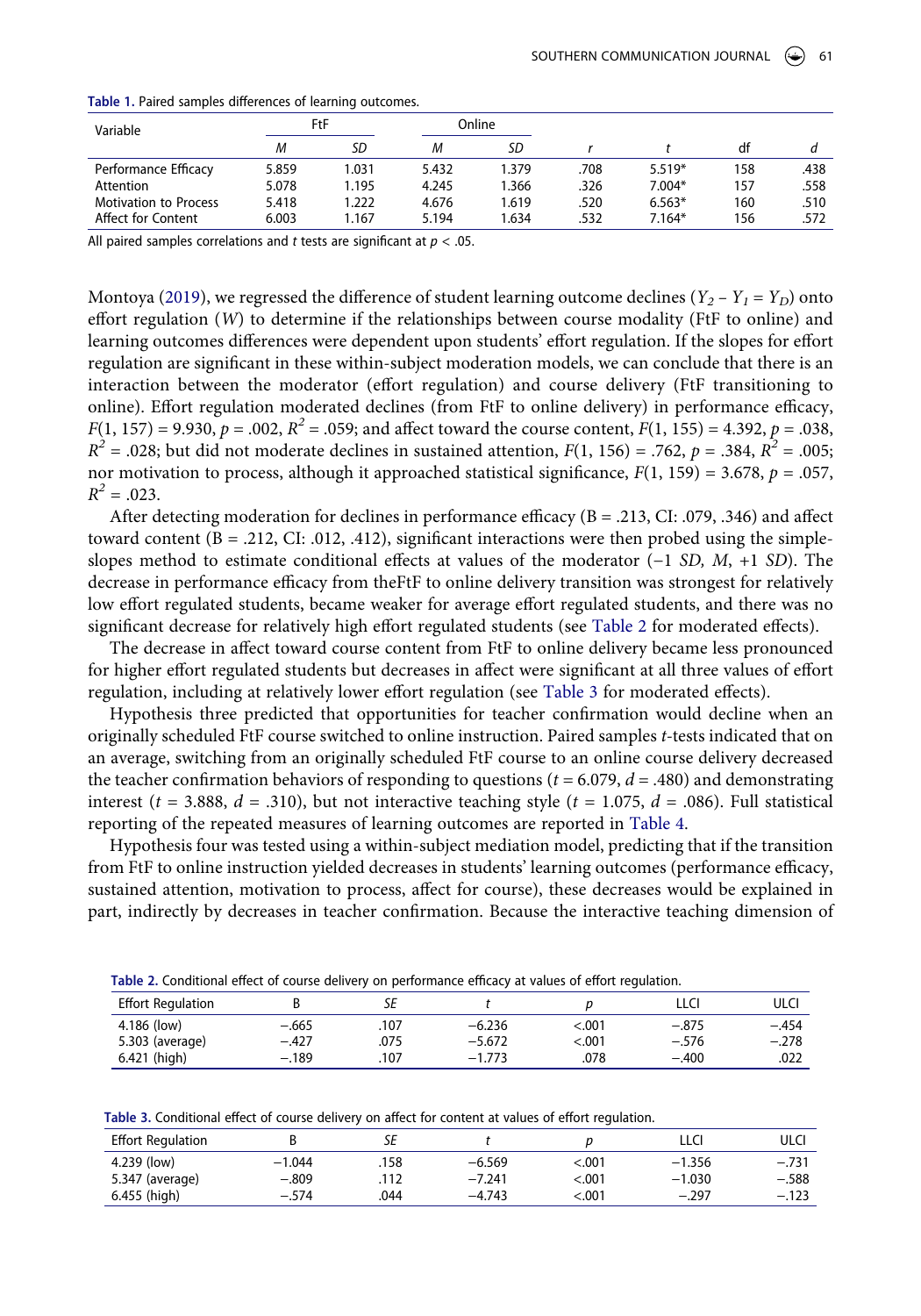## 62  $\left(\bigoplus$  K. ARMSTRONG ET AL.

<span id="page-7-0"></span>

| Table 4. Paired samples differences in teacher confirmation. |  |
|--------------------------------------------------------------|--|
|--------------------------------------------------------------|--|

|                         | FtF   |      |       | Online |      |          |     |      |
|-------------------------|-------|------|-------|--------|------|----------|-----|------|
| Variable                | М     | SD   | М     | SD     |      |          | df  |      |
| Responding to Questions | 6.318 | .606 | 6.053 | .769   | .702 | $6.078*$ | 159 | .480 |
| Demonstrating Interest  | 6.087 | .667 | 5.905 | .924   | .774 | 3.888*   | 157 | .310 |
| Teaching Style          | 5.837 | .863 | 5.780 | .980   | 747  | 1.075    | 158 | .086 |

 $* p < .05$ .

confirmation did not decline from FtF to online instruction, only the responding to questions and demonstrating interest dimensions served as parallel mediators (controlling for each other's effect as correlated behaviors). The statistical diagram for within-subjects parallel mediation models is displayed in [Figure 1.](#page-7-1) All within-subject tests of mediation were conducted using 5,000 bias-corrected bootstrap samples to generate confidence intervals for indirect effects.

The mediation model for *performance efficacy* is displayed in [Figure 2](#page-8-0). The effect of switching from FtF to online instruction on performance efficacy declines was mediated by demonstrating interest (*a2 b<sub>2</sub>* = −.131 [−.255, −.053]) but not responding to questions (*a<sub>1</sub>b<sub>1</sub>* = −.066 [−.150, .001]). After controlling for teacher confirmation dimensions, the FtF to online course delivery transition had a direct and negative effect on performance efficacy (*c′* = −.456 [−.614, −.298]).

The mediation model for *sustained attention* is displayed in [Figure 3.](#page-8-1) The effect of switching from FtF to online instruction on sustained attention was mediated by demonstrating interest  $(a_2b_2 = -.088$ [−.196, −.015]) but not responding to questions ( $a_1b_1 = -.067$  [−.194, .054]). After controlling for teacher confirmation dimensions, the FtF to online course delivery transition had a direct and negative effect on sustained attention (*c′* = −.738 [−1.000, −.477]).

The mediation model for *motivation to process* is displayed in [Figure 4](#page-9-0). The effect of switching from FtF to online instruction on motivation to process was mediated by demonstrating interest (*a2b-2* = −.146 [−.283, −.053]) but not responding to questions  $(a_1b_1 = .102$  [−.016, .248]). After controlling for teacher confirmation dimensions, the FtF to online course delivery transition had a direct and negative effect on motivation to process (*c′* = −.730 [−.982, −.478]).

<span id="page-7-1"></span>

**Figure 1.** Statistical diagram of within-subjects parallel mediation model.

The superscript *c* indicates mean centered. This model was estimated 4 times for each learning outcome (*Y*): performance efficacy (*Y1*), sustained attention (*Y2*), motivation to process (*Y3*), and affect toward course content (*Y4*).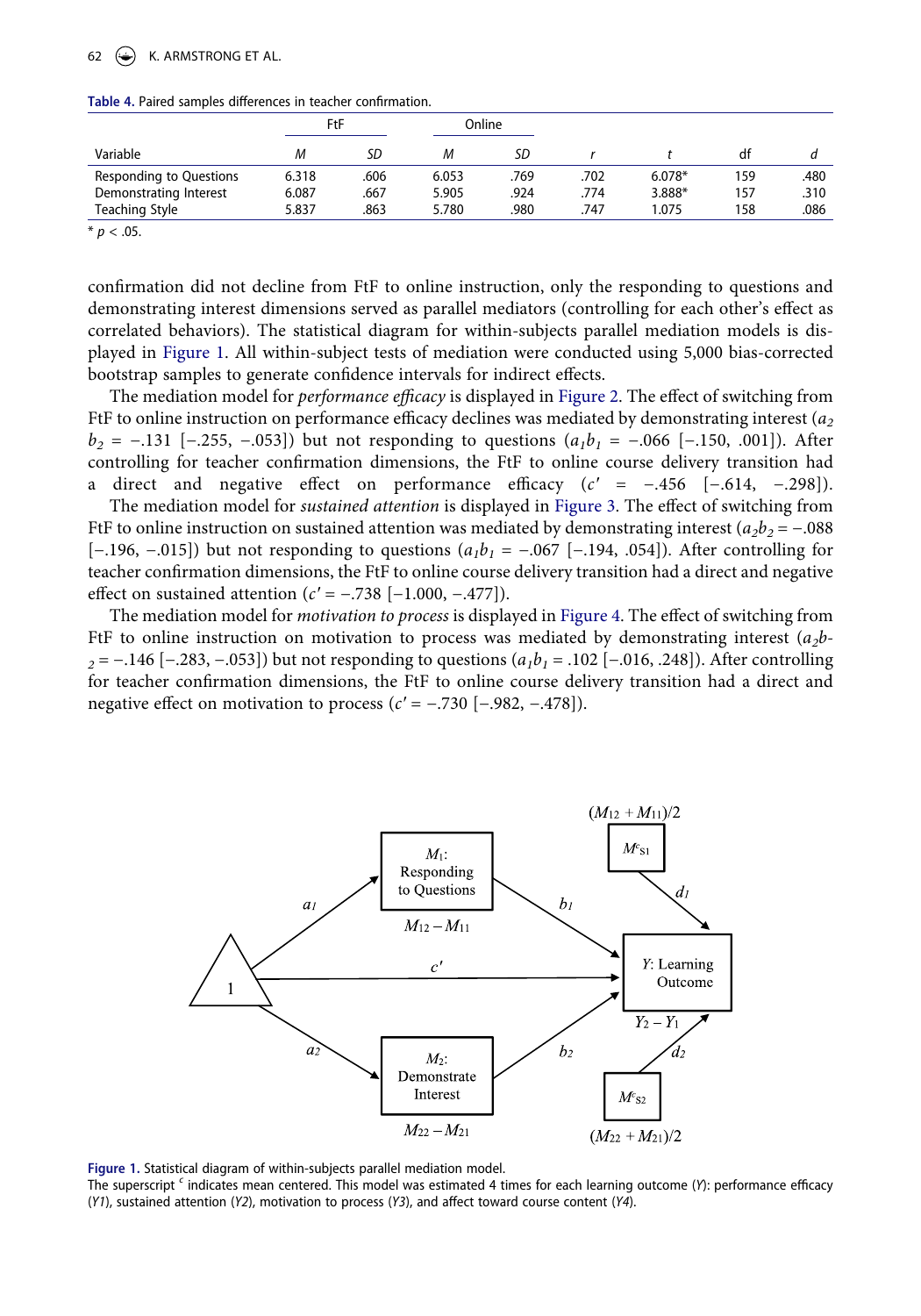<span id="page-8-0"></span>

<span id="page-8-1"></span>**Figure 2.** Within-subjects parallel mediation model for performance efficacy (*N* = 151). Path coefficients are unstandardized with 95% confidence intervals.



**Figure 3.** Within-subjects parallel mediation model for sustained attention (*N* = 151). Path coefficients are unstandardized with 95% confidence intervals.

The mediation model for *affect toward course content* is displayed in [Figure 5](#page-9-1). The effect of switching from FtF to online instruction on course affect was mediated by demonstrating interest (*a<sub>2</sub>b<sub>2</sub>* = −.121 [−.251, −.037]) but not responding to questions (*a<sub>1</sub>b<sub>1</sub>* = −.039 [−.163, .074]). After controlling for teacher confirmation dimensions, the FtF to online course delivery transition had a direct and negative effect on affect for the course content  $(c' = -.827 [-1.053, -.601])$ .

#### **Discussion**

The purpose of this study was to (a) evaluate how the switch from FtF to online instruction might negatively impact students' learning outcomes, (b) test the moderating effects of effort regulation on learning outcome detriments, and (c) ascertain the degree to which a decline in teacher confirmation behaviors from a modality switch explained diminished learning outcomes. As predicted, the switch to online instruction from face-to-face instruction led to decreases in student learning outcomes, including performance efficacy, sustained attention, motivation to process, and affect for the course content.

Our study also demonstrated the importance of students' effort regulation in their learning. Students who reported high levels of effort regulation experienced less of a decline in affect for the course and had less of a decline in performance efficacy than those who reported average or lower levels. When students returned home from campus, they may have been exposed to distractions that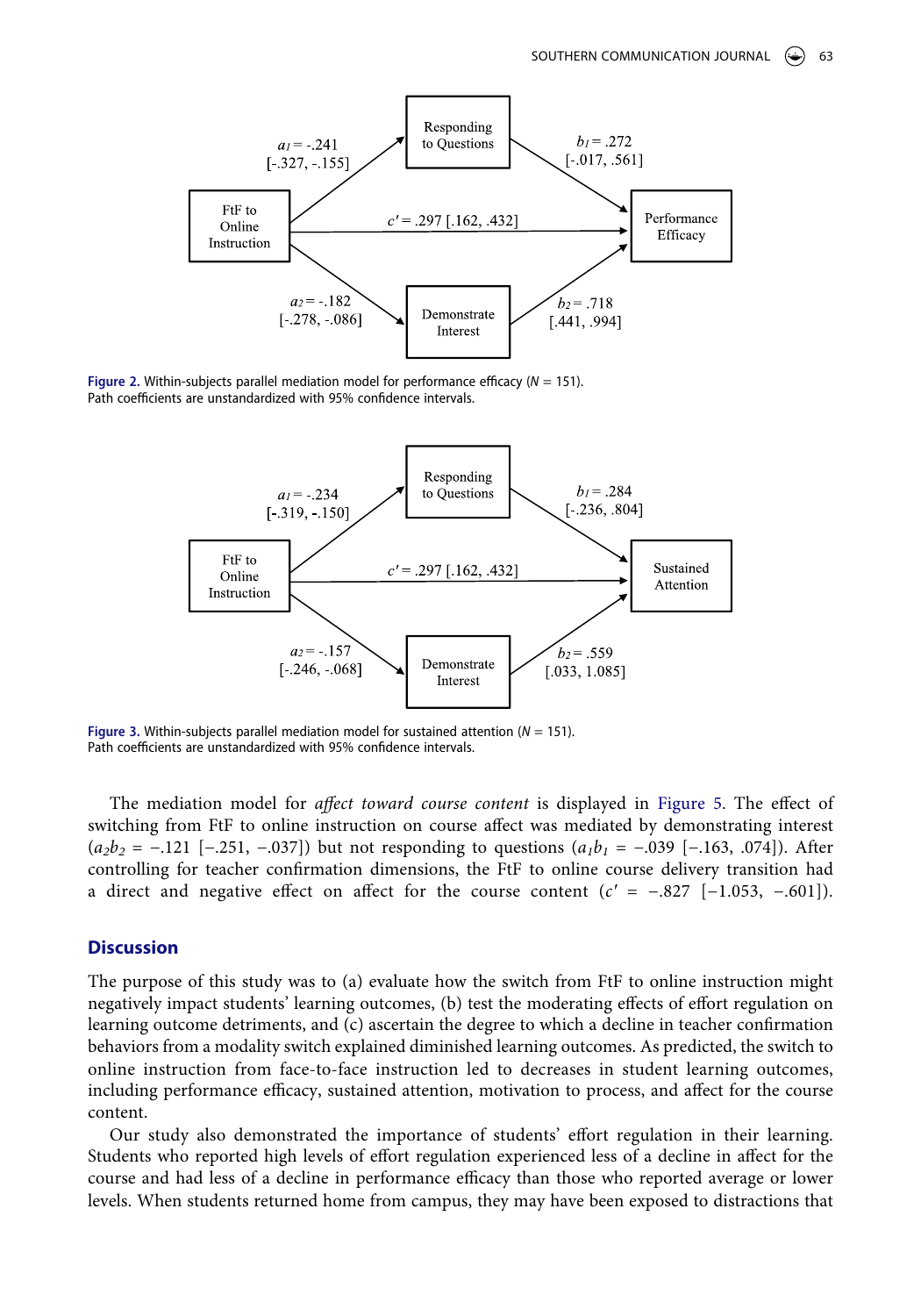<span id="page-9-0"></span>

<span id="page-9-1"></span>**Figure 4.** Within-subjects parallel mediation model for motivation to process (*N* = 153). Path coefficients are unstandardized with 95% confidence intervals.



**Figure 5.** Within-subjects parallel mediation model for affect toward course content (*N* = 150). Path coefficients are unstandardized with 95% confidence intervals.

<span id="page-9-2"></span>would not normally be present in traditional classrooms including increased screen time (Hicks et al., [2021](#page-13-18)), intrusions from family members (Adedoyin & Soykan, [2020](#page-12-0)), and household responsibilities (Pokhrel & Chhetri, [2021](#page-13-0)) that may have made completing coursework more challenging for them. Differences in online course designs may have also given students more opportunities for distractions including the need to self-regulate and focus on asynchronous lectures, narrated slides, and discussion forums, among others online components not present in FtF courses. Because high effort-regulated students are better able to persist when confronted with online course distractions (Broadbent & Poon, [2015](#page-12-8)), these students likely found it easier to adapt to the challenges associated with the rapid transition to online instruction than low effort-regulated students. As a result, their self-efficacy for learning and affect for the course content were diminished less because they may have felt better able to persevere through the switch despite distractions and remain committed to achieving their academic goals after the transition.

In addition to student learning, the COVID-19 pandemic appeared to diminish teacher confirmation as students reported that their instructors did not demonstrate as much interest in their learning nor did they respond to their questions as much as they did when the course began in-person. Moreover, demonstrating interest uniquely mediated the relationship between the switch from faceto-face and online instruction and the four learning outcomes while responding to questions did not, suggesting that demonstrating interest may serve a much more pivotal role in influencing student learning outcomes during a switch to emergency remote instruction. In other words, during remote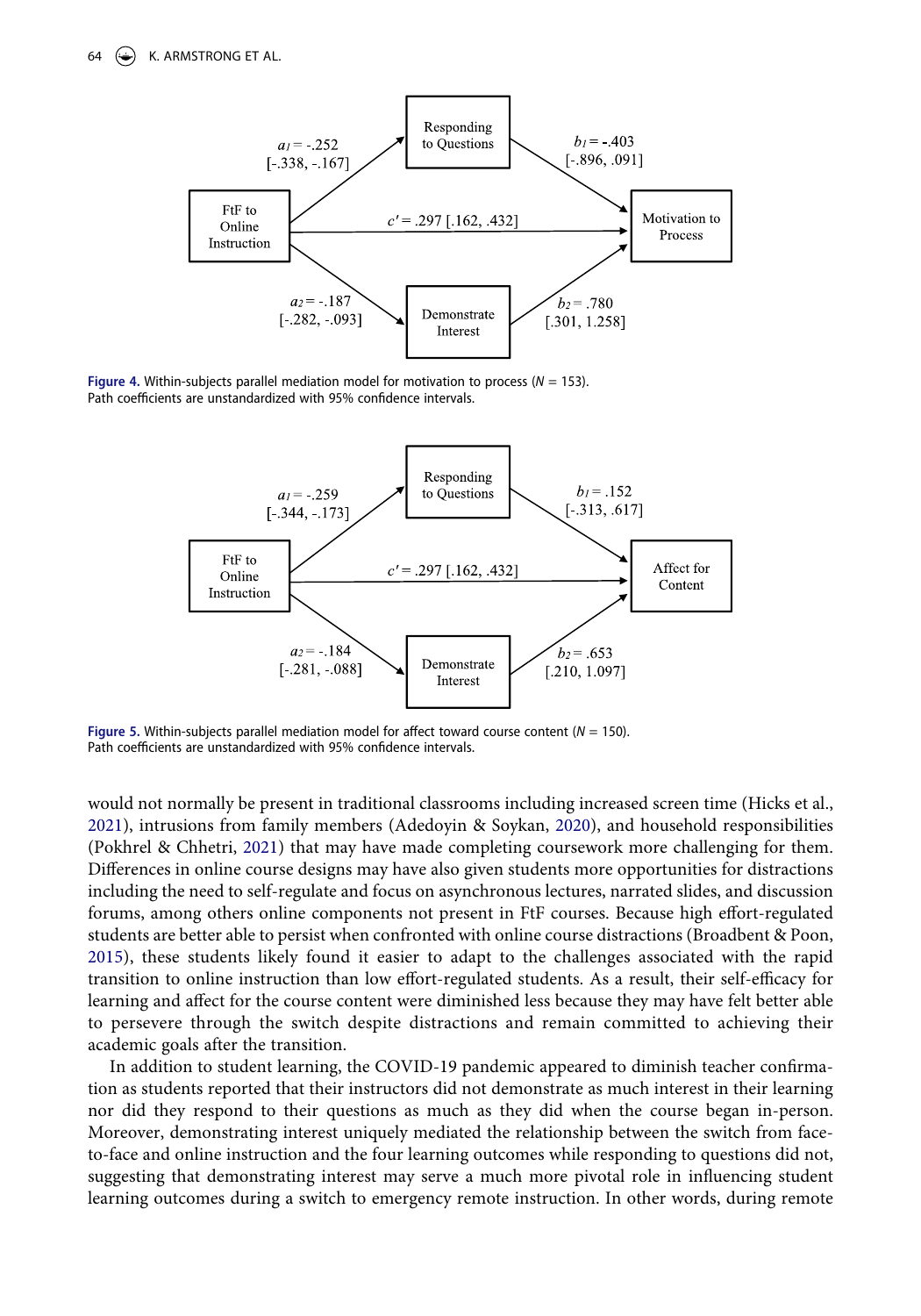instruction, students felt that their instructors did not inquire as much about how the course was going and did not communicate their beliefs in students' abilities to succeed in the transitioned course. In part, because instructors demonstrated less interest in their students' learning after the modality switch, students felt less efficacious in their ability to learn, were not as motivated to deeply process course information, sustained less attention toward lectures, and developed less affect for the course content.

An interesting finding from our study was that despite decreases in demonstrated interest and response to questions, students' perceptions of their instructors' interactive teaching style remained relatively stable from FtF to online instruction. One reason this may have been the case is that video conferencing platforms (e.g., Zoom) offer built-in features that afford new interactive elements that may not be commonly used in traditional FtF classrooms. For instance, students indicated that compared to the instructional activities used in FtF conditions, instructors were more likely to use teaching games, polling features, live discussions, and breakout groups during the two weeks of online instruction. While a rapid transition to remote emergency instruction appears to be a detriment to student learning outcomes and effective teaching, an implication of this finding is that it may not be as difficult for instructors to engage in interactive elements in an online classroom. It is important to note that previous student and instructor experiences in Spring 2020 might influence these findings. Specifically, students may have been more accustomed to emergency remote instruction in the Fall compared to their experiences transitioning in the Spring semester, which may have helped them become more accepting of the need to be online (Kinsky et al., [2021\)](#page-13-19). Additionally, our results indicated that many students (*n* = 83) were enrolled in hybrid courses. These HyFlex or BlendFlex courses (Miller et al., [2020](#page-13-20)), which contain both in-person and online elements, could influence our results as well, as students had online components in their courses already to accompany the in-person instruction. Finally, instructors may also have been more prepared for emergency remote instruction from their pedagogical experiences or training from their previous semester online (Westwick & Morreale, [2021\)](#page-14-2).

#### <span id="page-10-3"></span><span id="page-10-2"></span>*Implications for teaching*

The results of this study have important implications for both teaching and learning. First, the most obvious takeaway is that universities avoid, if possible, the rapid shift from face-to-face to online instruction in the same course. The switch from face-to-face to online instruction hampered students' opportunities to learn. This takeaway, on one hand, may be unhelpful after the pandemic is more manageable, as universities (more safely) return to fully in-person instruction with much less possibility for an emergency quick shift in course modality (from a majority of students and faculty receiving vaccinations). On the other hand, because of COVID-19 variants that continue to spread infections, universities might find the need for a rapid shift to emergency remote instruction again. Westwick and Morreale ([2021\)](#page-14-2) suggested that academic departments explore lessons learned from their instructors who taught courses using emergency remote instruction and consider how to overcome digital pedagogy challenges so that students may have optimal online learning opportunities; they urge departments to train faculty on learning management systems and instructor/student interactions in digital environments.

<span id="page-10-1"></span><span id="page-10-0"></span>The results of our study continue to demonstrate the importance of students' effort regulation in their own learning. Because previous research has demonstrated moderating effects of effort regulation between teaching behaviors and cognitive learning (Bolkan et al., [2017\)](#page-12-12), this is a fruitful area of research for instructional scholars to take on. Practically, training interventions for students could be an important resource for them to learn the skills to become more effortregulated in their learning. For example, teaching students how to set goals for themselves, monitor their progress toward those goals, and assessing when their behavior deviates from those goals could help students become better able to control their behavior (Inzlicht et al.,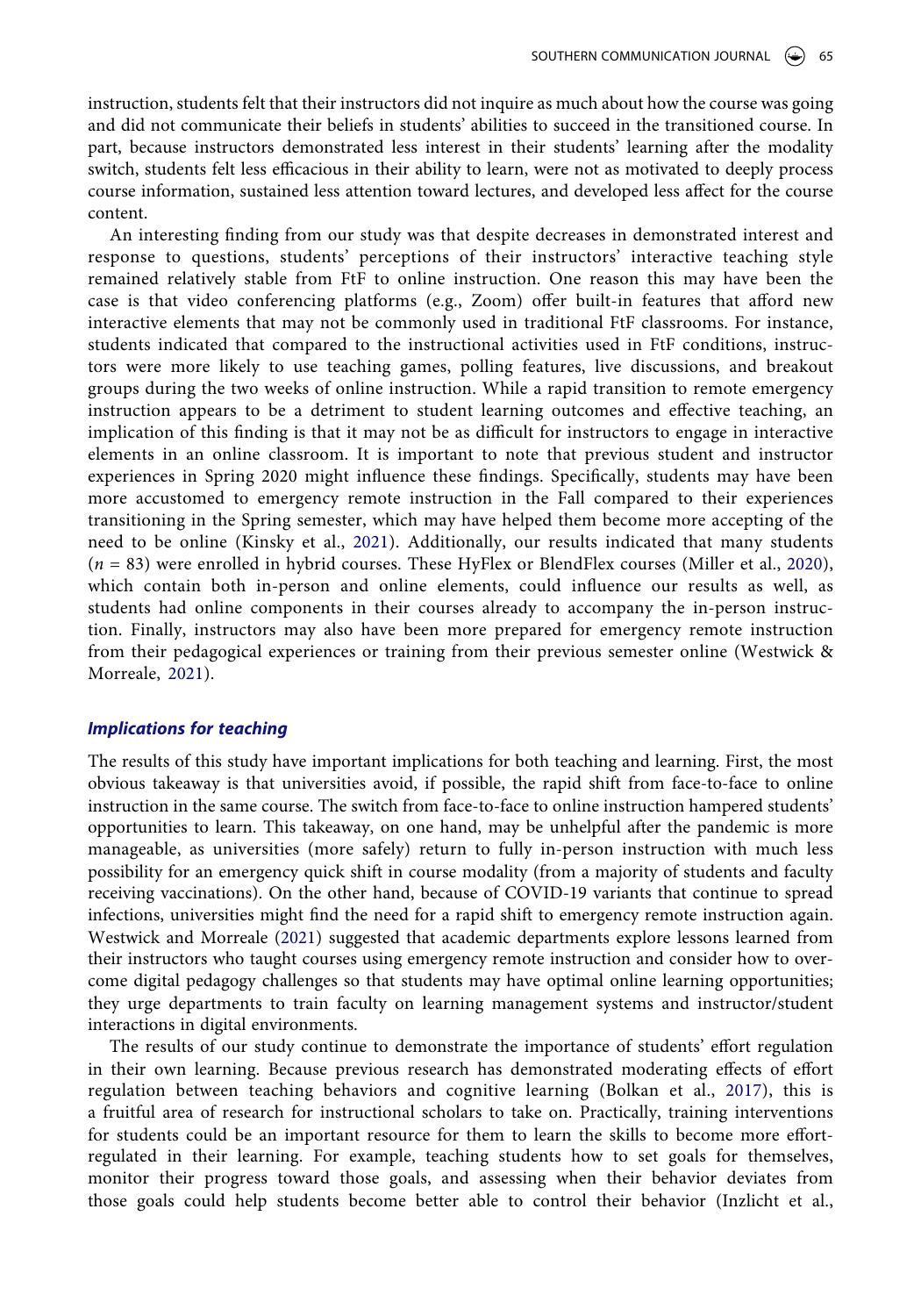#### 66  $(\Leftrightarrow)$  K. ARMSTRONG ET AL.

<span id="page-11-4"></span><span id="page-11-3"></span>[2014](#page-13-21)). For example, McDaniel and Einstein [\(2020](#page-13-22)) proposed the KBCP framework as a way for students to improve this skill. The KBCP framework helps students develop knowledge about effective learning strategies, develop the belief that the strategies will help them succeed, commit to utilizing the strategies in their studying, and plan to implement these learning strategies into their routines to perform better in school. Implementing training sessions such as these for freshman at in introductory courses may help students develop these skills and feel better able to be successful in school overall.Finally, instructors should find ways to confirm their students online despite the change in the course modality. While virtual learning environments eliminate some aspects of FtF encounters that afford opportunities for teacher confirmation, there are ways online that instructors can express recognition of students as unique individuals, acknowledge their significance, endorse their feelings, express concern for them, and demonstrate a willingness to be invested in their learning – which are all fundamental elements of communicating confirmation (Sieburg, [1973](#page-14-7)). In practice, this can be accomplished by spending more time crafting helpful individualized feedback on students' assignments to signal interest in their learning, soliciting students' concerns or comments about online instruction to convey that their opinions matter and are taken into consideration, and allowing for flexibility with course policies for students who might be struggling – a lesson learned from the pandemic (Tatum & Frey, [2021](#page-14-8)). Instructors can also use various video conferencing platform features which allow opportunities for in-class communication that more closely mirror a FtF learning environment. For instance, polling featuresallow instructors to ask and answer quiz-like questions pertaining how they think the class is progressing (Lindsay & Whalley, [2020\)](#page-13-23), which could also be used to check in with students before and during class meetings about their personal feelings. Similarly, chatroom features that are particularly useful for facilitating conversations and answering students' live questions (Frangou & Keskitalo, [2020\)](#page-12-13), could also be useful for getting to know students akin to socializing in FtF classrooms at the beginning of class or during breaks. Even making a small habit of adding brief confirming messages in routine class-related e-mails can impart a sense of recognition of students' value. As our results have shown and our discussion has illustrated, teacher confirmation is not a eans to an end but rather, a semester-long endeavor to promote student learning outcomes.

#### <span id="page-11-5"></span><span id="page-11-2"></span><span id="page-11-0"></span>*Limitations*

<span id="page-11-1"></span>The results of the study can only be viewed through its limitations. First, a limitation of this study is the timing of the data collection. The two-week shift to online instruction and the subsequent data collection took place during the first month of the semester. In the early part of the semester, students may not be completing as many assignments or exams, which could influence their perceptions of their learning. Yet, Horan et al. ([2011\)](#page-13-24) found that within the first few weeks of the semester, teacher confirmation positively predicted students' value outcome judgments of the remaining semester, demonstrating the benefit of making students feel valued early on and setting the students' expectations for the rest of the semester. A second limitation of the study is the unplanned nature of the switch to online instruction. The unplanned nature of the switch could be the true cause of the decreases in learning, and a more planned preparation for online instruction could potentially negate some of these effects. Despite the study's limitations, there are still important future directions to consider including the development of pedagogical emergency plans for moving courses online in times of crisis (e.g., if COVID variants require another campus shutdown). Future research should also determine the effectiveness of online teaching and learning workshops geared toward making instructors who traditionally teach FtF, more effective online educators (i.e., do online teaching workshops actually make better online educators?). Finally, future research should focus on how instructors can confirm their students in online classes using technologies such as Zoom.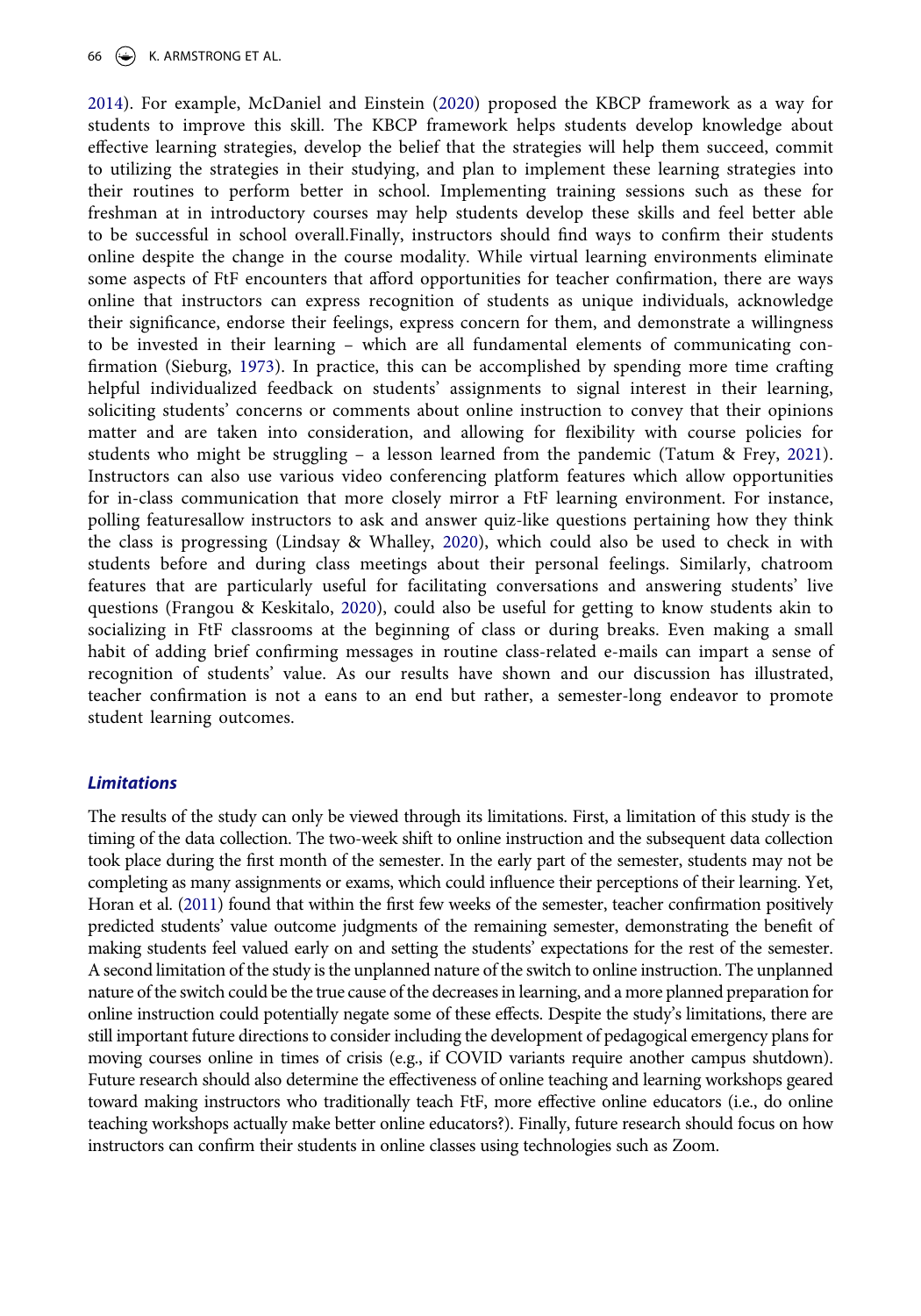## **Conclusion**

The COVID-19 pandemic created disruptions for students and instructors alike. The rapid switch of a course scheduled originally in-person to online instruction forced students to adapt quickly to major changes in their educational experience that hindered their learning opportunities. Yet, effortregulated students were less impacted by this modality switch. Importantly, instructors should confirm their students by demonstrating interest in their learning in online learning environments. By doing so, they might offset learning detriments to some degree. Unfortunately, the pandemic itself and required shifts in course modality had direct effects on students' learning outcomes altogether regardless of instructor confirmation, which ultimately speaks to the importance of universities having world-class online learning environments ready to go in case originally scheduled in-person courses need to switch to online again for students' safety. Now that universities are more prepared for a global pandemic, we hope that these results might be tempered by better student and instructor preparation if course offerings must pivot again.

#### **Disclosure statement**

No potential conflict of interest was reported by the author(s).

#### **References**

- <span id="page-12-6"></span>Aboagye, E., Yawson, J. A., & Appiah, K. N. [\(2020\)](#page-2-0). COVID-19 and e-learning: The challenges of students in tertiary institutions. *Social Education Research*, *2*(1), 1–8. <https://doi.org/10.37256/ser.212021422>
- <span id="page-12-0"></span>Adedoyin, O. B., & Soykan, E. ([2020](#page-1-0)). Covid-19 pandemic and online learning: The challenges and opportunities. *Interactive Learning Environments* Advanced online publication., 1–13. [https://doi.org/10.1080/10494820.2020.](https://doi.org/10.1080/10494820.2020.1813180) [1813180](https://doi.org/10.1080/10494820.2020.1813180)
- <span id="page-12-5"></span>Aguilera-Hermida, A. P. [\(2020](#page-2-0)). College students' use and acceptance of emergency online learning due to COVID-19. *International Journal of Educational Research Open*, *1*, 100011. <https://doi.org/10.1016/j.ijedro.2020.100011>
- <span id="page-12-1"></span>Arnett, R. C. ([2020](#page-1-1)). Communication pedagogy: The coronavirus pandemic. *Journal of Communication Pedagogy*, *3*, 5–10. <https://doi.org/10.31446/JCP.2020.02>
- <span id="page-12-3"></span>Bolkan, S., Goodboy, A. G., & Kelsey, D. [\(2016\)](#page-2-1). Instructor clarity and student motivation: Academic performance as a product of students' ability and motivation to process instructional material. *Communication Education*, *65*(2), 129–148. <https://doi.org/10.1080/03634523.2015.1079329>
- <span id="page-12-12"></span>Bolkan, S., Goodboy, A. K., & Myers, S. A. [\(2017](#page-10-0)). Conditional processes of effective instructor communication and increases in students' cognitive learning. *Communication Education*, *66*(2), 129–147. [https://doi.org/10.1080/](https://doi.org/10.1080/03634523.2016.1241889) [03634523.2016.1241889](https://doi.org/10.1080/03634523.2016.1241889)
- <span id="page-12-8"></span>Broadbent, J., & Poon, W. L. ([2015](#page-3-0)). Self-regulated learning strategies & academic achievement in online higher education learning environments: A systematic review. *The Internet and Higher Education*, *27*, 1–13. [https://doi.](https://doi.org/10.1016/j.iheduc.2015.04.007) [org/10.1016/j.iheduc.2015.04.007](https://doi.org/10.1016/j.iheduc.2015.04.007)
- <span id="page-12-11"></span>Buber, M. ([1957](#page-3-1)). Distance and relation. *Psychiatry*, *20*(2), 97–104. <https://doi.org/10.1080/00332747.1957.11023080>
- <span id="page-12-7"></span>Credé, M., & Phillips, L. A. ([2011](#page-3-2)). A meta-analytic review of the motivated strategies for learning questionnaire. *Learning and Individual Differences*, *21*(4), 337–346. <https://doi.org/10.1016/j.lindif.2011.03.002>
- <span id="page-12-9"></span>Davisson, E. K., & Hoyle, R. H. [\(2017\)](#page-3-3). The social-psychological perspective on self-regulation. In T. Enger (Ed.), *The Wiley handbook of cognitive control* (pp. 440–453). Wiley.
- <span id="page-12-2"></span>Day, T., Chung, I. C., Chung, C. K. C., Doolittle, W. E., Housel, J., & McDaniel, P. N. ([2020](#page-2-2)). The immediate impact of COVID-19 on postsecondary teaching and learning. *The Professional Geographer*, *73*(1), 312–331. [https://doi.org/10.](https://doi.org/10.1080/00330124.2020.1823864) [1080/00330124.2020.1823864](https://doi.org/10.1080/00330124.2020.1823864)
- <span id="page-12-10"></span>Ellis, K. ([2000\)](#page-3-4). Perceived teacher confirmation: The development and validation of an instrument and two studies of the relationship to cognitive and affective learning. *Human Communication Research*, *26*(2), 264–291. [https://doi.org/10.](https://doi.org/10.1111/j.1468-2958.2000.tb00758.x) [1111/j.1468-2958.2000.tb00758.x](https://doi.org/10.1111/j.1468-2958.2000.tb00758.x)
- <span id="page-12-13"></span>Frangou, S., & Keskitalo, P. [\(2020\)](#page-11-0). Enhancing social learning with digital applications: Life stance education and Sámi pedagogy move to synchronous distance learning in teacher education. In R. E. Ferdig, Baumgartner, E., Hartshorne, R., Kaplan-Rakowski, R., and Mouza, C., (Eds.). *Teaching, technology, and teacher education during the COVID-19 pandemic: Stories from the field*. Association for the Advancement of Computing in Education (AACE). (pp. 23–26).
- <span id="page-12-4"></span>Garris, C. P., & Fleck, B. ([2020\)](#page-2-3). Student evaluations of transitioned-online courses during the COVID-19 pandemic. *Scholarship of Teaching and Learning in Psychology*, Advanced online publication. 1–21. [http://dx.doi.org/10.1037/](http://dx.doi.org/10.1037/stl0000229)  [stl0000229](http://dx.doi.org/10.1037/stl0000229)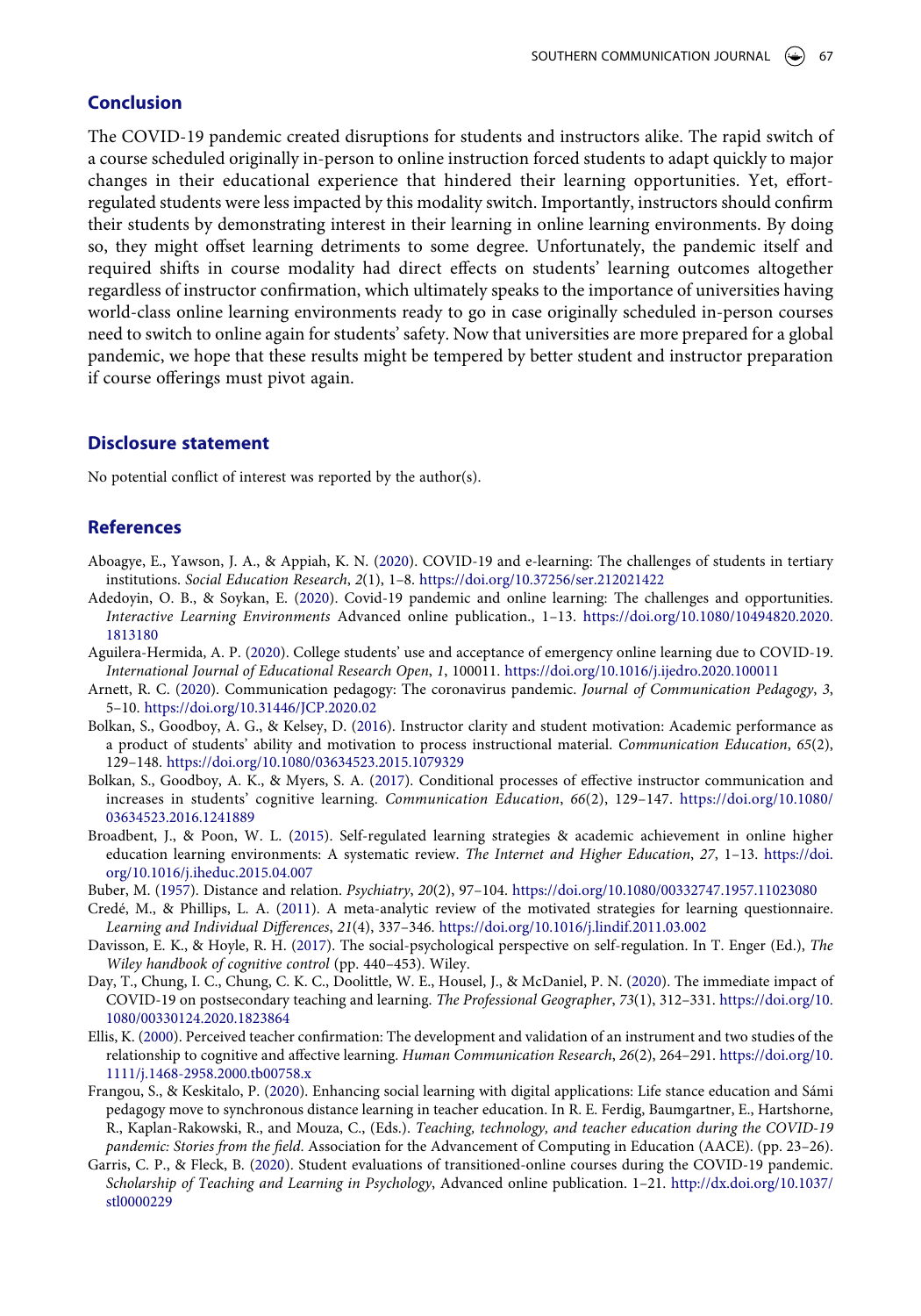- <span id="page-13-6"></span>Gillis, A., & Krull, L. M. ([2020](#page-2-2)). COVID-19 remote learning in spring 2020: Class structures, student perceptions, and inequality in college courses. *Teaching Sociology*, *48*(4), 283–299. <https://doi.org/10.1177/0092055X20954263>
- <span id="page-13-12"></span>Goodboy, A. K., & Myers, S. A. [\(2008](#page-3-5)). The effects of teacher confirmation on student communication and learning outcomes. *Communication Education*, *57*(2), 153–179. <https://doi.org/10.1080/03634520701787777>
- <span id="page-13-14"></span>Hayes, A. F., & Coutts, J. J. ([2020\)](#page-4-0). Use omega rather than Cronbach's alpha for estimating reliability. *But ... Communication Methods and Measures*, *14*(1), 1–24. <https://doi.org/10.1080/19312458.2020.1718629>
- <span id="page-13-18"></span>Hicks, L. J., Caron, E. E., & Smilek, D. ([2021](#page-9-2)). SARS-CoV-2 and learning: The impact of a global pandemic on undergraduate learning experiences. *Scholarship of Teaching and Learning in Psychology*, Advance online publication. 1–19. <http://dx.doi.org/10.1037/stl0000250>
- <span id="page-13-24"></span>Horan, S. M., Houser, M. L., Goodboy, A. K., & Frymier, A. B. ([2011](#page-11-1)). Instructors' early impressions: Understanding the role of relational messages. *Communication Research Reports*, *28*(1), 74–85. [https://doi.org/10.1080/08824096.2011.](https://doi.org/10.1080/08824096.2011.541362)  [541362](https://doi.org/10.1080/08824096.2011.541362)
- <span id="page-13-21"></span>Inzlicht, M., Legault, L., & Teper, R. ([2014](#page-10-1)). Exploring the mechanisms of self-control improvement. *Current Directions in Psychological Science*, *23*(4), 302–307. <https://doi.org/10.1177/0963721414534256>
- <span id="page-13-10"></span>Joo, Y. J., Lim, K. Y., & Kim, J. [\(2013\)](#page-2-4). Locus of control, self-efficacy, and task value as predictors of learning outcome in an online university context. *Computers and Education*, *62*, 149–158. <https://doi.org/10.1016/j.compedu.2012.10.027>
- <span id="page-13-17"></span>Judd, C. M., Kenny, D. A., & McClelland, G. H. [\(2001\)](#page-5-0). Estimating and testing mediation and moderation in within-subject designs. *Psychological Methods*, *6*(2), 115–134. <https://doi.org/10.1037/1082-989X.6.2.115>
- <span id="page-13-13"></span>Kaufmann, R., Vallade, J. I., & Frisby, B. N. [\(2021](#page-3-6)). Memorable messages in times of uncertainty: Communicative strategies to encourage motivation and connection. *Communication Education*, *70*(3), 288–306. [https://doi.org/10.](https://doi.org/10.1080/03634523.2021.1904144) [1080/03634523.2021.1904144](https://doi.org/10.1080/03634523.2021.1904144)
- <span id="page-13-19"></span>Kinsky, E., Merele, P. F., & Freberg, K. ([2021](#page-10-2)). Zooming through a pandemic: An examination of marketable skills gained by university students during the COVID-19 crisis. *Howard Journal of Communications*, *32*(5), 1–23. [https://](https://doi.org/10.1080/10646175.2021.1965927) [doi.org/10.1080/10646175.2021.1965927](https://doi.org/10.1080/10646175.2021.1965927)
- <span id="page-13-8"></span>Ko, L. W., Komarov, O., Hairston, W. D., Jung, T. P., & Lin, C. T. ([2017](#page-2-5)). Sustained attention in real classroom settings: An EEG study. *Frontiers in Human Neuroscience*, *11*(338), 1–10. <https://doi.org/10.3389/fnhum.2017.00388>
- <span id="page-13-23"></span>Lindsay, L., & Whalley, R. [\(2020](#page-11-2)). Building resilience in New Zealand schools through online learning. In R. E. Ferdig, Baumgartner, E., Hartshorne, R., Kaplan-Rakowski, R., and Mouza, C., et al. (Eds.). *Teaching, technology, and teacher education during the COVID-19 pandemic: Stories from the field (pp. 55-58). Association for the Advancement of* Computing in Education.
- <span id="page-13-1"></span>Lowenthal, P., Borup, J., West, R., & Archambault, L. [\(2020\)](#page-1-2). Thinking beyond zoom: Using asynchronous video to maintain connection and engagement during the COVID-19 pandemic. *Journal of Technology and Teacher Education*, *28*(2), 383–391. <https://www.learntechlib.org/primary/p/216192/>
- <span id="page-13-4"></span>Mahdy, M. A. A. [\(2020\)](#page-1-3). The impact of COVID-19 pandemic on the academic performance of veterinary medical students. *Frontiers in Veterinary Science, 7*, 7–32. <https://doi.org/10.3389/fvets.2020.594261>
- <span id="page-13-9"></span>McCroskey, J. C. ([1994](#page-2-6)). Assessment of affect toward communication and affect toward instruction in communication. In S. Morreale & M. Brooks (Eds.), *Assessing college student competency in communication* (pp. 56–70). Speech Communication Association.
- <span id="page-13-22"></span>McDaniel, M. A., & Einstein, G. O. [\(2020\)](#page-11-3). Training learning strategies to promote self-regulation and transfer: The knowledge, belief, commitment, and planning framework. *Perspectives on Psychological Science*, *15*(6), 1363–1381. <https://doi.org/10.1177/1745691620920723>
- <span id="page-13-20"></span>Miller, A. N., Sellnow, D. D., & Strawser, M. G. ([2020\)](#page-10-3). Pandemic pedagogy challenges and opportunities: Instruction communication in remote, HyFlex, and BlendFlex courses. *Communication Education*, *70*(2), 202–204. [https://doi.](https://doi.org/10.1080/03634523.2020.1857418) [org/10.1080/03634523.2020.1857418](https://doi.org/10.1080/03634523.2020.1857418)
- <span id="page-13-15"></span>Montoya, A. K., & Hayes, A. F. [\(2017\)](#page-5-1). Two-condition within-participant statistical mediation analysis: A path-analytic framework. *Psychological Methods*, *22*(1), 6–27. <https://doi.org/10.1037/met0000086>
- <span id="page-13-16"></span>Montoya, A. K. ([2019](#page-5-2)). Moderation analysis in two-instance repeated measures designs: Probing methods and multiple moderator models. *Behavior Research Methods*, *51*(1), 61–82. <https://doi.org/10.3758/s13428-018-1088-6>
- <span id="page-13-2"></span>Morreale, S. P., Thorpe, J., & Westwick, J. N. ([2021](#page-1-4)). Online teaching: Challenge or opportunity for communication education scholars? *Communication Education*, *70*(1), 117–119. <https://doi.org/10.1080/03634523.2020.1811360>
- <span id="page-13-7"></span>Pintrich, P. R., & de Groot, E. V. ([1990](#page-2-4)). Motivational and self-regulated learning components of classroom academic performance. *Journal of Educational Psychology*, *82*(1), 33–40. <https://doi.org/10.1037/0022-0663.82.1.33>
- <span id="page-13-11"></span>Pintrich, P. R., Smith, D. A. F., Garcia, T., & McKeachie, W. J. ([1991\)](#page-3-7). *A manual for the use of the motivated strategies for learning questionnaire*. Office of Educational Research and Improvement.
- <span id="page-13-0"></span>Pokhrel, S., & Chhetri, R. ([2021](#page-1-0)). A literature review on impact of COVID-19 pandemic on teaching and learning. *Higher Education for the Future*, *8*(1), 133–141. <https://doi.org/10.1177/2347631120983481>
- <span id="page-13-5"></span>Ramlo, S. [\(2021](#page-2-7)). COVID-19 response: Student views about emergency remote instruction. *College Teaching*. Advance online publication, 1–9. <https://doi.org/10.1080/87567555.2021.1887071>
- <span id="page-13-3"></span>Schwartzman, R. ([2020](#page-1-5)). Performing pandemic pedagogy. *Communication Education*, *69*(4), 502–517. [https://doi.org/](https://doi.org/10.1080/03634523.2020.1804602) [10.1080/03634523.2020.1804602](https://doi.org/10.1080/03634523.2020.1804602)